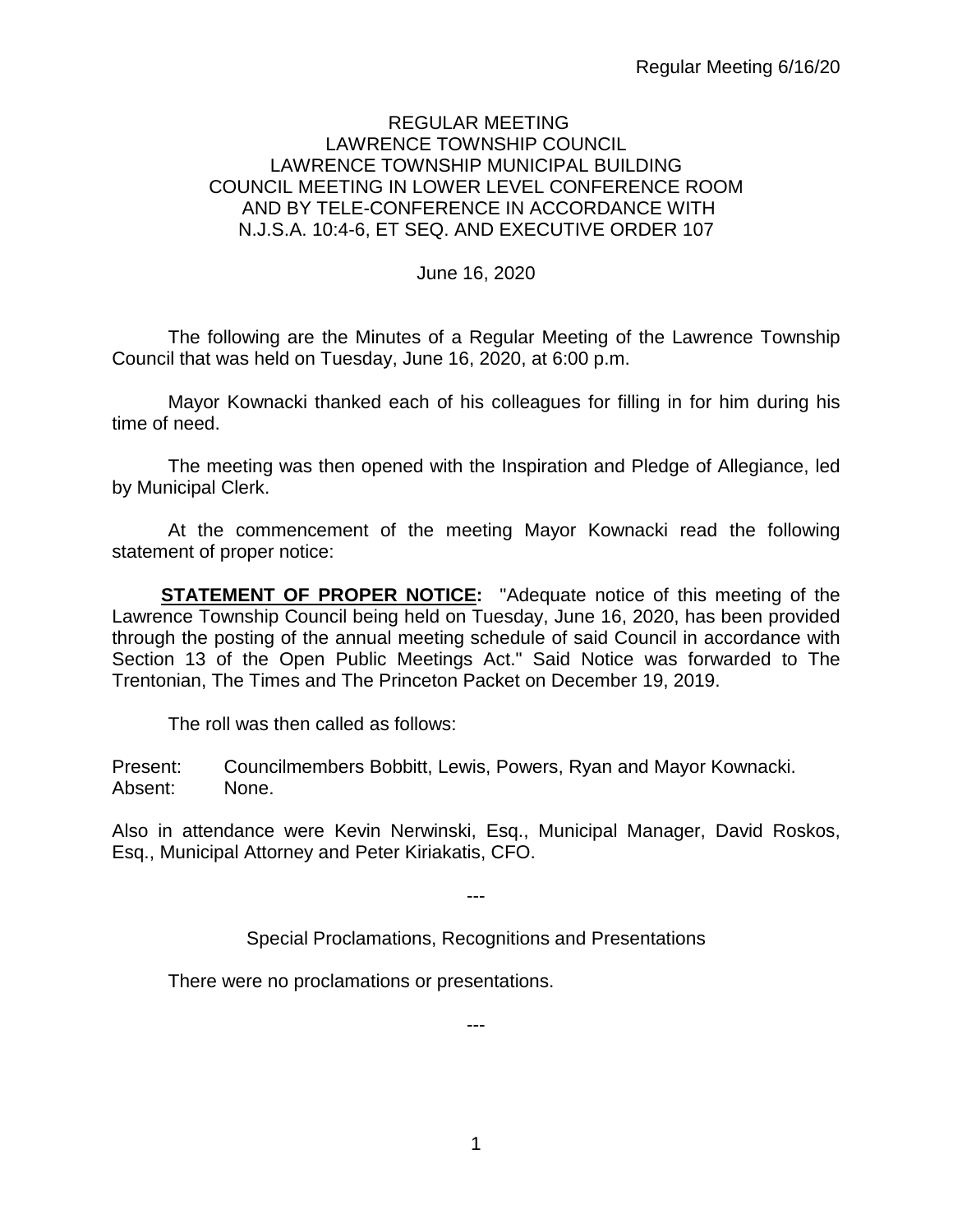# Public Participation

There was no public participation.

---

# Review and Revisions of Agenda

 The Municipal Clerk requested that the Agenda be amended to add Resolution (18-E.2) – Authorizing a Special Item of Revenue from New Jersey Association of County and City Health Officials, and amend Resolution (18-H.7) to include discussions dealing with the Mt. Laurel Settlement.

On a motion by Ms. Lewis, seconded by Mr. Powers, the Agenda was amended to include the above revisions.

Same was carried on the following roll call vote:

Ayes: Councilmembers Bobbitt, Lewis, Powers, Ryan and Mayor Kownacki. Nays: None. Absent: None.

---

## Adoption of Minutes

On a motion by Ms. Lewis, seconded by Mr. Powers, the Minutes of Regular Meeting of February 4, 2020, March 3, 2020 and March 17, 2020 were approved without corrections on the following roll call vote:

Same was carried on the following roll call vote:

Ayes: Councilmembers Bobbitt, Lewis, Powers, Ryan and Mayor Kownacki. Nays: None.

On a motion by Ms. Lewis, seconded by Mr. Powers, the Minutes of Regular Meeting of February 18, 2020 and April 7, 2020 were approved without corrections on the following roll call vote:

 $\sim$   $\sim$   $\sim$ 

Same was carried on the following roll call vote:

Ayes: Councilmembers Bobbitt, Lewis, Powers, Ryan and Mayor Kownacki. Nays: None.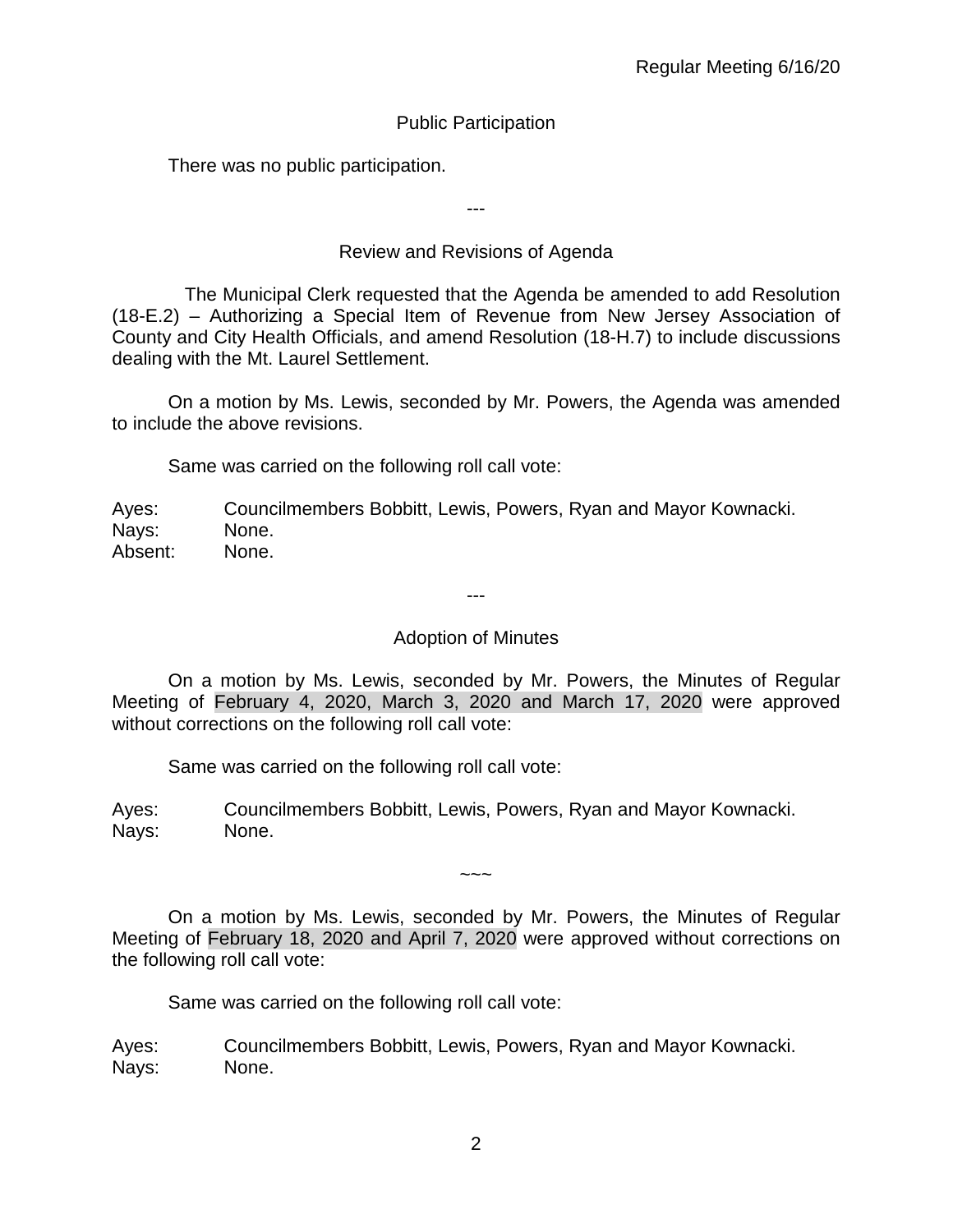---

#### Awarding or Rejecting of Bids

On a motion by Ms. Lewis, seconded by Mr. Powers, Resolution (9-A), Authorizing the Awarding a Contract for the 2019-2020 Road Improvement Program – Phase 1, was presented for adoption.

#### Resolution No. 183–20

WHEREAS, on Thursday, June 4, 2020 bids were received and publicly opened for the project known as **2019 / 2020 Road Improvement Program – Phase 1**; and

WHEREAS, eight (8) bids were received and reviewed by the appropriate Township Officials; and

WHEREAS, the lowest responsible bidder was Meco, Inc. who submitted a bid in the amount of \$390,253.00, and

WHEREAS, in accordance with N.J.A.C. 5:50-14, a Certificate of Availability of Funds has been provided and the accounts to be charged are as follows:

| Acct.           | Ord. No. | <b>Name</b>           | Amount       |
|-----------------|----------|-----------------------|--------------|
| C-04-55-454-241 | 2328-19  | Green Lane            | \$105,000.00 |
| C-04-55-454-247 | 2328-19  | Dayna Lane            | \$50,000.00  |
| C-04-55-466-247 | 2360-20  | <b>Princeton Pike</b> | \$235,253.00 |

; and

NOW, THEREFORE, BE IT RESOLVED by the Township Council of the Township of Lawrence, County of Mercer, State of New Jersey, that pursuant to the recommendations of the Municipal Engineer, the Mayor and Municipal Clerk are hereby authorized to execute a contract with Meco, Inc., P. O. Box 536, Clarksburg NJ 08510 in the amount of \$390,253.00; and

BE IT FURTHER RESOLVED that the Municipal Manager is hereby authorized to draft the necessary agreement, subject to the approval of the Municipal Attorney as to form and content thereof

Same was carried on the following roll call vote:

Ayes: Councilmembers Bobbitt, Lewis, Powers, Ryan and Mayor Kownacki. Absent: None.

 $\sim\sim\sim$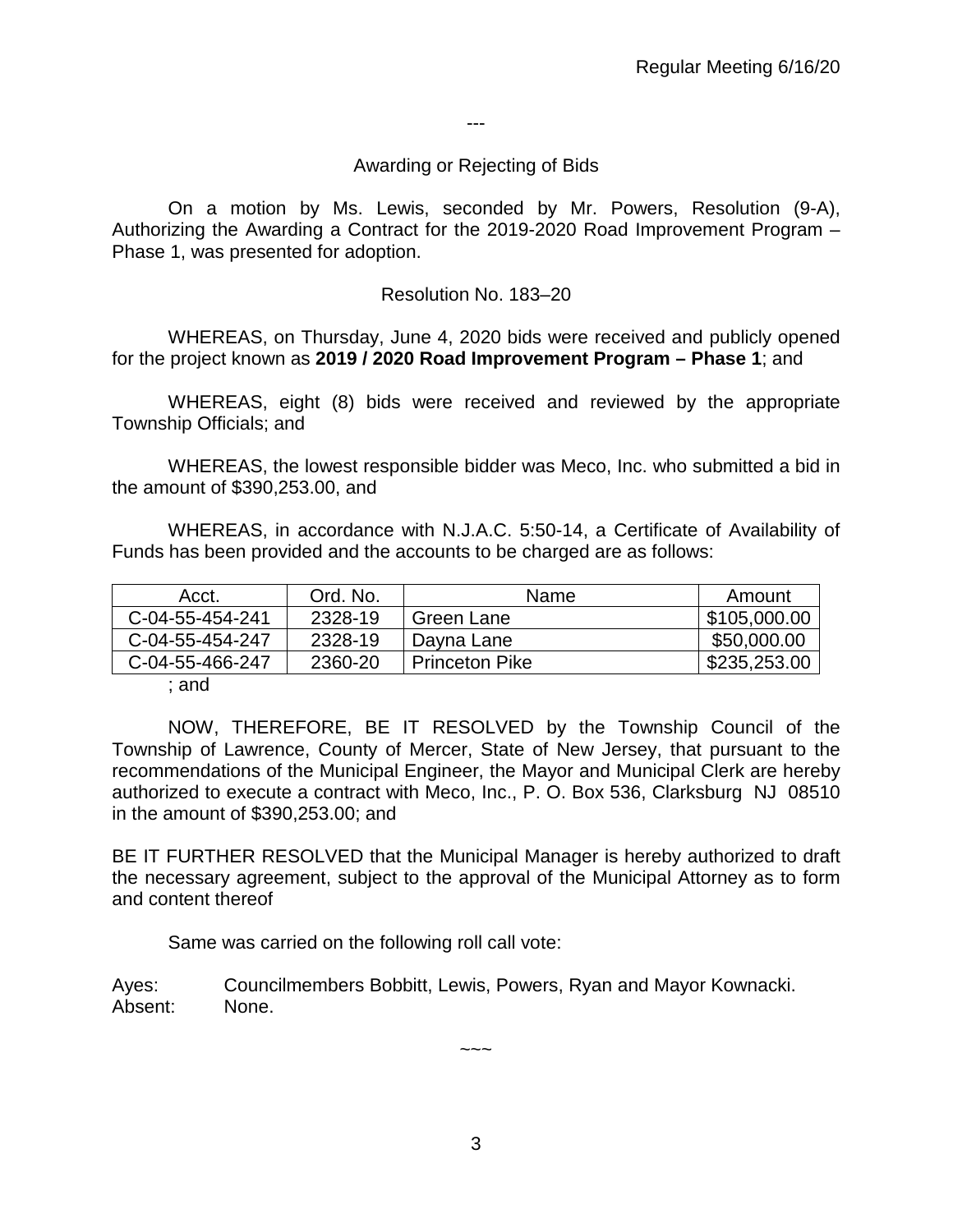On a motion by Ms. Lewis, seconded by Mr. Powers, Resolution (9-B), Authorizing Awarding Bid #20-07 Lawn Services, was presented for adoption.

#### Resolution No. 191-20

WHEREAS, by Resolution 131-20 on April 7, 2020 On-Site Landscape Management was awarded Bid 20-07 Lawn Services for 2020; and

WHEREAS, it is now necessary to award the Option #1 portion of the bid which includes the Brunswick Pike section Route #1 of which we recently took over from the State of New Jersey; and

WHEREAS, in accordance with N.J.A.C. 5:30-14, a Certificate of Availability of Funds has been provided and the account to be charged is 0-01-26-290-255 (Streets and Roads) for \$16,479.00.

NOW, THEREFORE, BE IT RESOLVED by the Township Council of the Township of Lawrence, County of Mercer, State of New Jersey, that the Township is hereby authorized to award Option #1 of Bid 20-07 for Lawn Services to On-Site Landscape Management, P.O. Box 294, Millstone, New Jersey 08535 for the period of April 20, 2020 through November 6, 2020 in the amount of \$16,479.00 for Option #1 bringing the total amount of the bid award to \$55,800.

Same was carried on the following roll call vote:

Ayes: Councilmembers Bobbitt, Lewis, Powers, Ryan and Mayor Kownacki. Absent: None.

On a motion by Ms. Lewis, seconded by Mr. Powers, Resolution (9-C), Authorizing the Awarding of Bid #20-08 Uniform Rental and Cleaning, was presented for adoption.

~~~

#### Resolution No. 194-20

WHEREAS, on May 28, 2020, proposals were received for Bid No. 20-08, Uniforms Rental and Cleaning: and

WHEREAS, three proposals were accepted and carefully reviewed by the Director of Public Works; and

WHEREAS, the Municipal Manager and Director of Public Works are awarding the bid to the lowest responsible bidder, American Wear Uniforms; and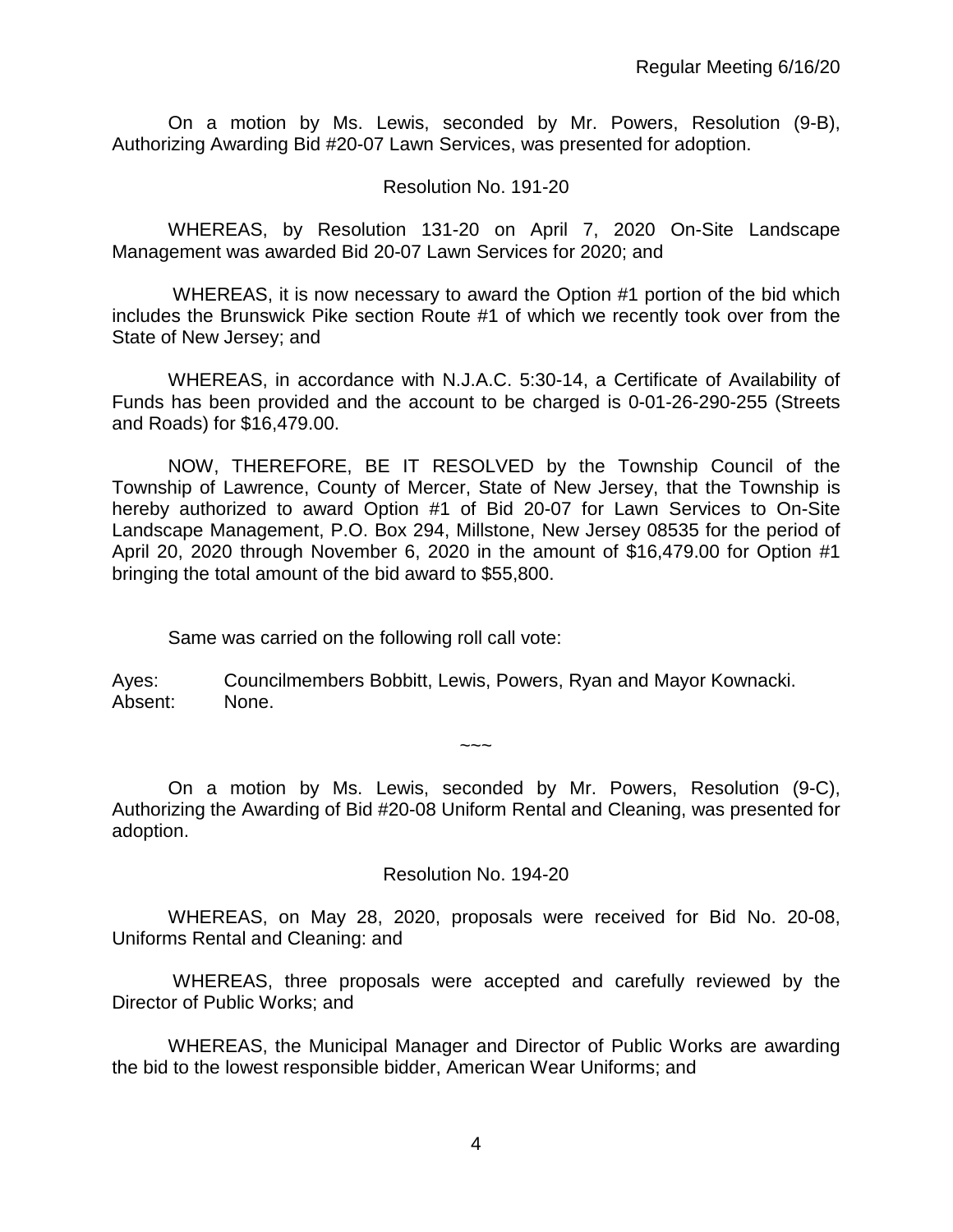WHEREAS, in accordance with N.J.A.C. 5:30-14, a Certificate of Availability of Funds has been provided and the account to be charged is 0-01-26-300-255 (Public Works Administration OE) in the amount of \$5,453.50 for the period of July 1, 2020 through December 31, 2020; and

NOW, THEREFORE, BE IT RESOLVED by the Township Council of the Township of Lawrence, County of Mercer, State of New Jersey, that the Township is hereby authorized to award Bid 20-08, Uniforms Rental and Cleaning, to American Wear, Inc. in the total amount of \$32,721.00 for a three year contract running from July 1, 2020 through June 30, 2023; and

BE IT FURTHER RESOLVED that the amount of said award in excess of the submitted certification of funds is subject to final appropriation in the adopted municipal budgets for the years 2021 for \$10, 907.00, 2022 for \$10,907 and 2023 for \$5,453.50 *(six month period)*.

Same was carried on the following roll call vote:

Ayes: Councilmembers Bobbitt, Lewis, Powers, Ryan and Mayor Kownacki. Absent: None.

---

#### Introduction of Ordinances

Mayor Kownacki read by title, an ordinance entitled, "AN ORDINANCE OF THE TOWNSHIP OF LAWRENCE, IN THE COUNTY OF MERCER, NEW JERSEY, AMENDING ORDINANCE NO. 2343-19, ADOPTED OCTOBER 1, 2019, ENTITLED "AN ORDINANCE OF THE TOWNSHIP OF LAWRENCE, IN THE COUNTY OF MERCER, NEW JERSEY, PROVIDING FOR THE SPECIAL ASSESSMENT OF A PORTION OF THE COST RELATING TO LEAD SERVICE LINE REPLACEMENTS AND APPROVING THE EXECUTION OF A SHARED SERVICES AGREEMENT IN CONNECTION THEREWITH"

Mr. Nerwinski advised that the Ordinance is a necessary act by the Governing Body to comply with a program involving Trenton Water Works and the replacement of lead service lines for residences and businesses within the community; however, in light of civil action filed against TWW he is unsure how this will impact them but they still need to proceed with this ordinance to be prepared if they intend to move forward with the lead line replacement.

Mr. Roskos advised that the did speak with the Council for Trenton Water Works and he indicated that this is really the second phase in the program that was intended to address all the lead pipes that may be part of the water system. The first phase was \$15M and Trenton City Council did past a \$25M bond to do the second phase of the work. So, Lawrence Township is following suit like Ewing and Hamilton Townships and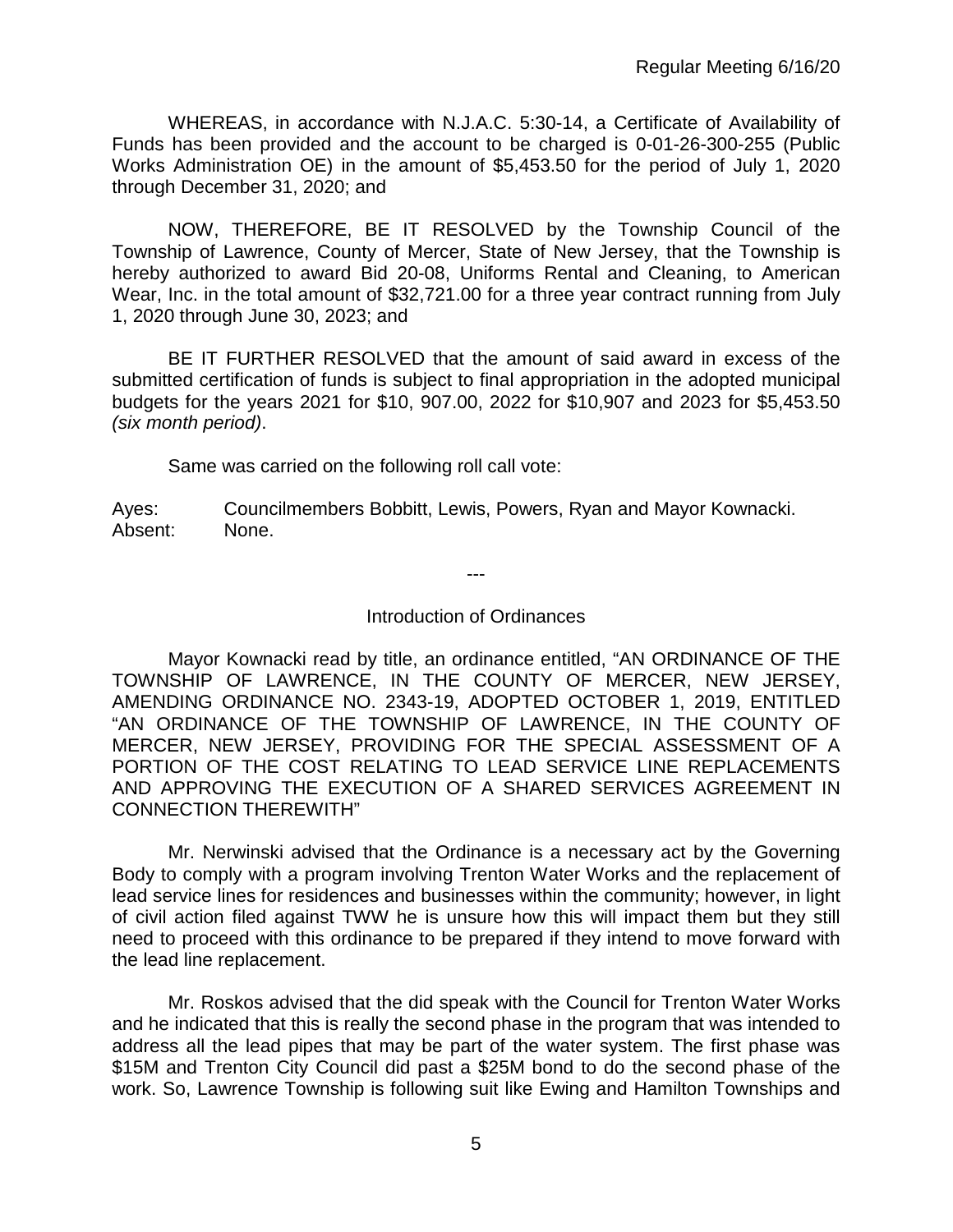he wanted to let everyone know that this was one aspect of the water system for which the City Council did adopt a Bond Ordinance so they are moving forward as planned.

Mayor Kownacki advised of a Trenton Water Works discussion that took place at the Civic Center where a gentleman spoke about the second phase and them working with the Municipal Manager and Township Officials regarding street openings and residents being reimbursed the \$1000.00 previously paid for replacement of the lines. Mr. Nerwinski stated that the Mayor's recollection of the discussion is correct; but, he does not think anybody has paid or been assessed any money at this point in time because of the way it was progressing with the former Executive Director who has since been replaced and it looking like residential customers would not have to incur that cost. And, he does not know where they stand right now but they will address the matter and if anybody has paid they will get reimbursed.

The Ordinance No. 2363-20 was introduced and approved on the following roll call vote:

| <b>COUNCIL</b>        | AYE | <b>NAY</b> | <b>PRESENT</b> | <b>ABSENT</b> | <b>ABSTAIN</b> | <b>MOVE</b> | <b>SECOND</b> |
|-----------------------|-----|------------|----------------|---------------|----------------|-------------|---------------|
| <b>Mr. Bobbitt</b>    |     |            |                |               |                |             |               |
| Ms. Lewis             |     |            |                |               |                |             |               |
| <b>Mr. Powers</b>     |     |            |                |               |                |             |               |
| Mr. Rvan              |     |            |                |               |                |             |               |
| <b>Mayor Kownacki</b> |     |            |                |               |                |             |               |

---

#### Adoption of Ordinances

Mayor Kownacki read by title, an ordinance entitled, "AN ORDINANCE AMENDING ORDINANCE NO. 2327-19 ENTITLED AN ORDINANCE AMENDING CHAPTER 6A: "FEES: THE CONSOLIDATED LICENSE, PERMIT AND FEE CHAPTER" OF THE LAWRENCE TOWNSHIP ADMINISTRATIVE CODE"

Ordinance No. 2362-20

#### AN ORDINANCE AMENDING ORDINANCE NO. 2327-19 ENTITLED AN ORDINANCE AMENDING CHAPTER 156, "FEES" OF THE LAWRENCE TOWNSHIP ADMINISTRATIVE CODE

SECTION I. BE IT ORDAINED by the Township Council of the Township of Lawrence, County of Mercer, State of New Jersey, that 156—13-A "Activity Fees" is hereby amended as follows: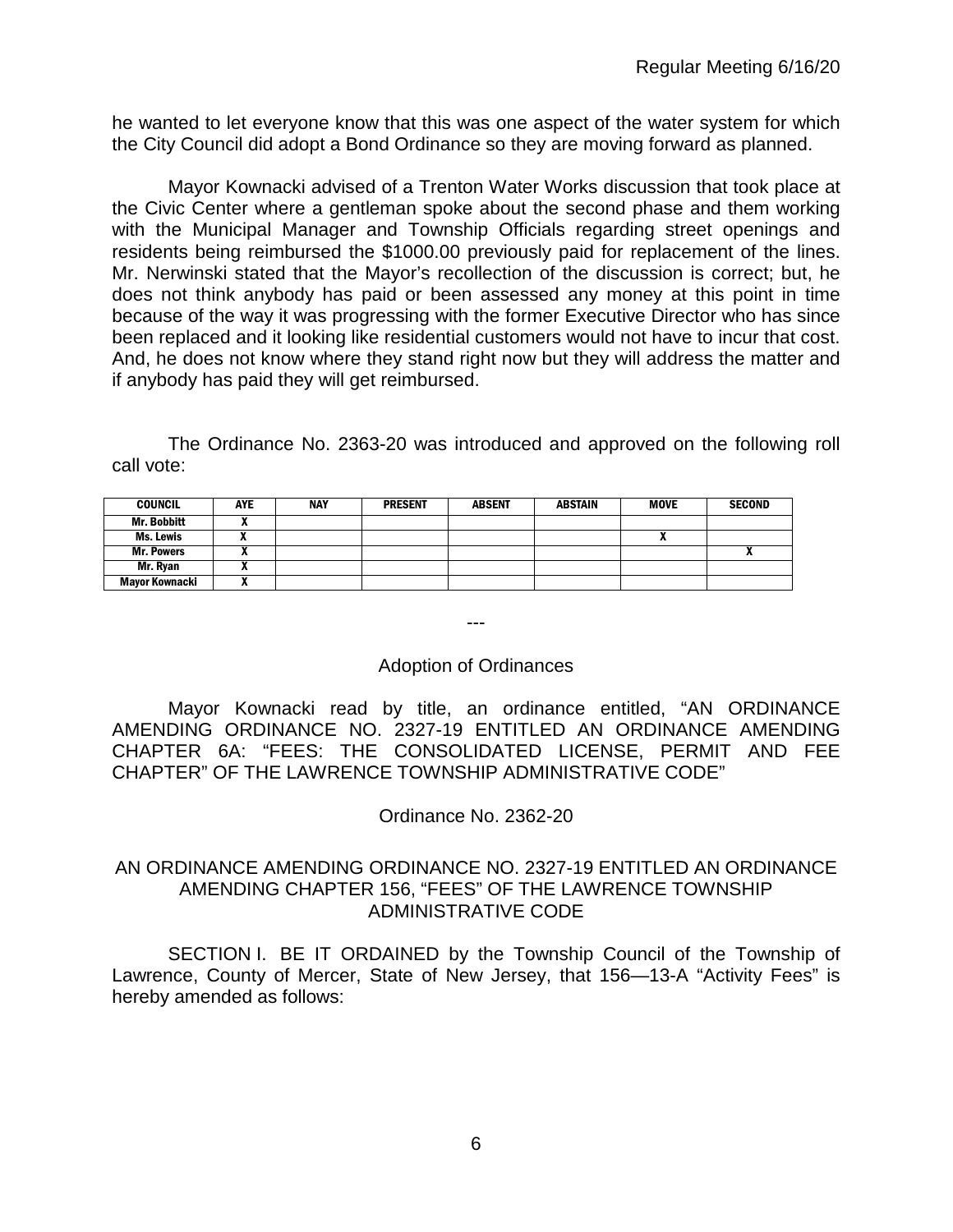| <b>ACTIVITY</b>                                | <b>Present Fee</b> |
|------------------------------------------------|--------------------|
| Art/Theater Camp, Full Day until April 30      | \$260.00           |
| Art/Theater Camp, Full Day after April 30      | \$275.00           |
| Art/Theater Camp, Half Day until April 30      | \$185.00           |
| Art/Theater Camp, Half Day after April 30      | \$195.00           |
| Art, Winter                                    | \$85.00            |
| <b>Basketball, Competitive</b>                 | \$125.00           |
| <b>Basketball, Summer Teen</b>                 | \$65.00            |
| <b>Basketball, Youth</b>                       | \$85.00            |
| <b>Bocce</b>                                   | \$5.00             |
| Camp, After Care                               | \$60.00            |
| Camp, Before Care                              | \$50.00            |
| Cheerleading                                   | \$55.00            |
| <b>Children's Triathlon Clinic</b>             | \$75.00            |
| Field Hockey, Indoor                           | \$75.00            |
| <b>Fitness Trainer</b>                         | \$60.00            |
| Garden Plot, Resident                          | \$45.00            |
| Garden Plot, Non-resident                      | \$90.00            |
| Golf Camp, Week                                | \$185.00           |
| Miscellaneous Programs/Activities              | 5.00/\$100.00      |
| Nature Center Camp, Week                       | \$185.00           |
|                                                | \$290.00           |
| Playgrounds, Full Day until April 30           |                    |
| Playgrounds, Full Day after April 30           | \$305.00           |
| Playgrounds, Half Day until April 30           | \$200.00           |
| Playgrounds, Half Day after April 30           | \$215.00           |
| Playgrounds, One Week Full Day until April 30  | \$200.00           |
| Playgrounds, One Week Full Day after April 30  | \$215.00           |
| <b>Safety Town</b>                             | \$75.00            |
| <b>Senior Instruction</b>                      | \$3.00 per class   |
| Sports Camps, Full Day until April 30          | \$260.00           |
| Sports Camps, Half Day until April 30          | \$185.00           |
| Sports Camps, Full Day after April 30          | \$275.00           |
| Sports Camps, Half Day after April 30          | \$200.00           |
| Sports Camps, One Week Full Day until April 30 | \$185.00           |
| Sports Camps, One Week Full Day after April 30 | \$200.00           |
| <b>Sports Clinics</b>                          | \$40.00            |
| <b>Swim Lessons</b>                            | \$80.00            |
| Swim Team                                      |                    |
| October - March, Level 1, 2 days/week          | \$215.00           |
| October – March, Level 2, 2 days/week          | \$190.00           |
| October – March, Level 3, 2 days/week          | \$190.00           |
| October – March, Level 1, 1 day/week           | \$100.00           |
| October - March, Level 2, 1 day/week           | \$85.00            |
|                                                |                    |
| April - May, Level 1                           | \$70.00            |
| April – May, Level 2                           | \$70.00            |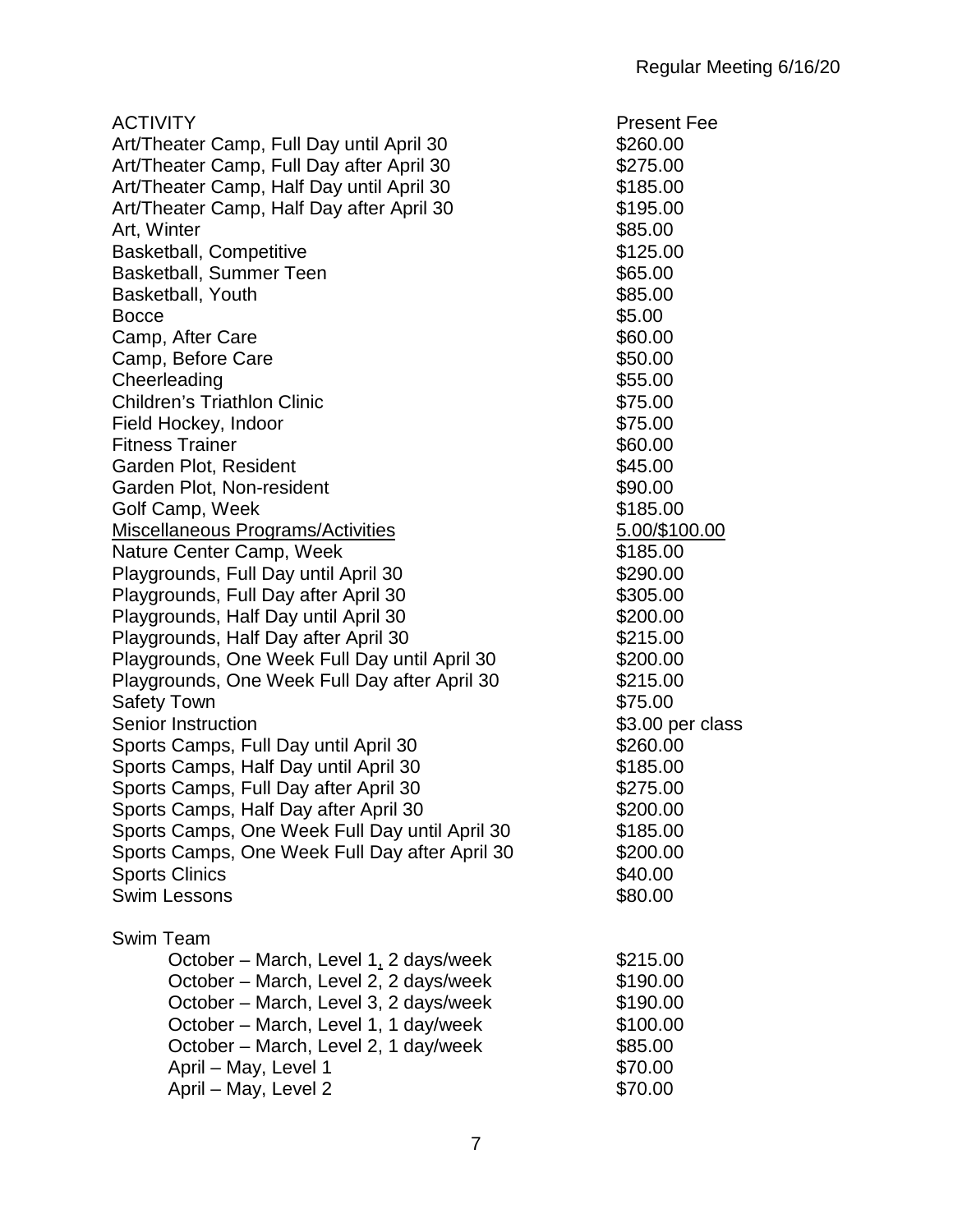| Tennis Instruction, Adult         | \$85.00       |
|-----------------------------------|---------------|
| Tennis Instruction, Youth         | \$11.00/HR    |
| Travel Camp, Daily (Resident)     | \$85.00       |
| Travel Camp, Daily (Non-resident) | \$100.00      |
| Travel Camp, Week (Resident)      | \$295.00      |
| Travel Camp, Week (Non-resident)  | \$350.00      |
| Volleyball                        | \$70.00       |
| Wrestling                         | \$45.00       |
| <b>PERMIT</b>                     |               |
| Picnic/Park/Facility              | \$45.00       |
| Athletic Field w/o lights         | \$90/3 hours  |
| <b>Athletic Field w/lights</b>    | \$150/3 hours |
| <b>SWIMMING POOL</b>              |               |
| <b>Family Membership</b>          |               |
| <b>School Year</b>                | \$165.00      |
| Summer                            | \$115.00      |
| <b>Individual Membership</b>      |               |
| <b>School Year</b>                | \$90.00       |
| Summer                            | \$70.00       |
| Senior Membership                 |               |
| <b>School Year</b>                | \$25.00       |
| Summer                            | \$20.00       |
| Daily Fee (all year Non-member)   | \$5.00        |
| Dip Ticket                        | \$5.00        |
|                                   |               |

## Section 2. Miscellaneous Fee

Except as provided for, fees for nonresidents and organizations with their base of operation not in Lawrence Township shall be twice the established fee. (established in Ord. 1125-88)

# Section 3. Financial Assistance for Program Fees

Upon review of gross household income and family size the Superintendent of Recreation can issue a partial scholarship to Lawrence Township residents for Recreation Department fees set forth in said ordinance. Qualified participants will be assessed 35% or 65% of the registration fee. Travel Camp participants meeting the guidelines will be required to pay a minimum of \$125 per week. (established in Ord. 1627-00 amended in Ord. 1966-08)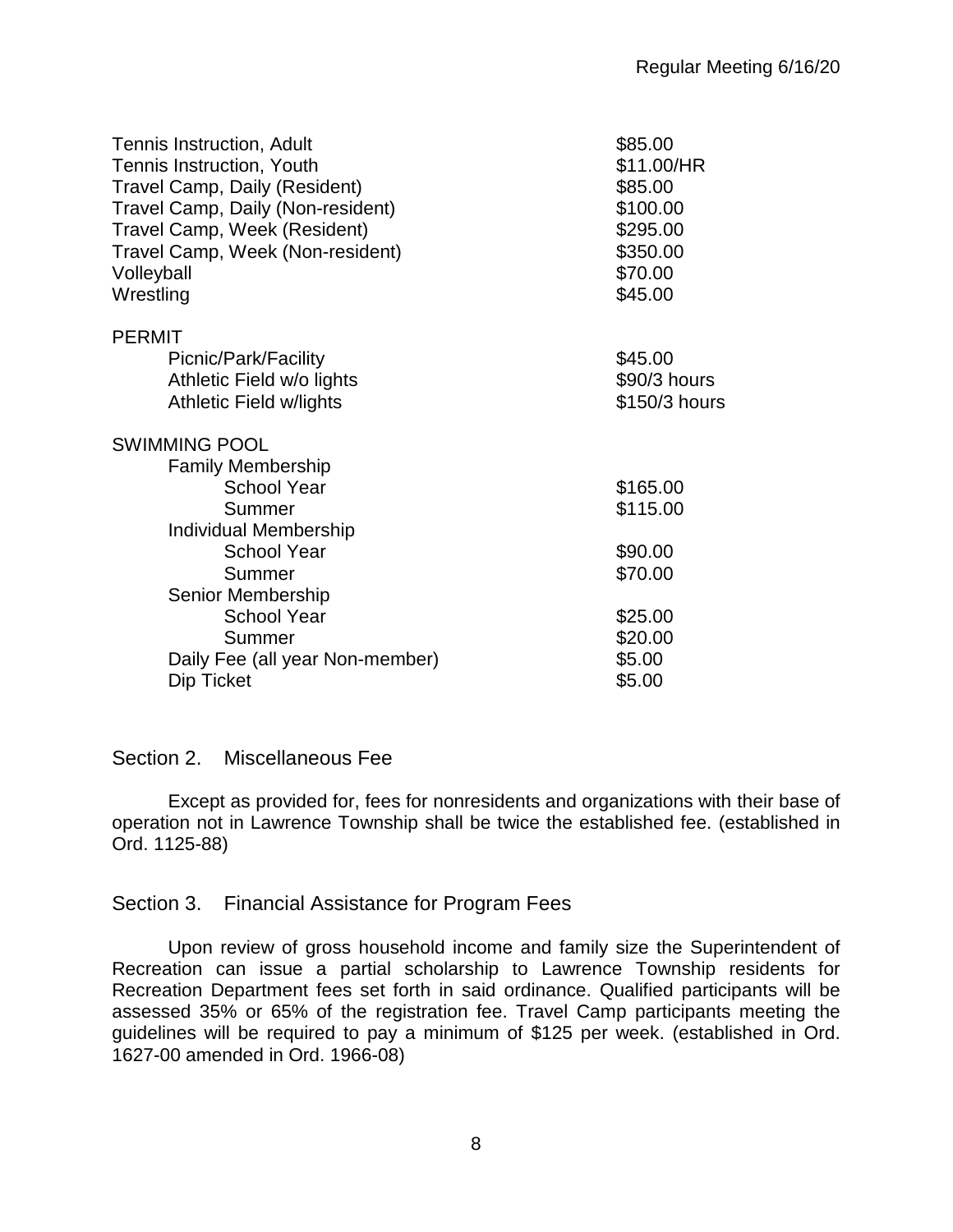## Section 4. Refunds of Registration Fees

Individuals withdrawing from a program before the start date will receive a refund, minus 25% of the established registration. No refund will be issued if the participant withdraws after the starting date of the activity. (established in Ord. 1996-08)

## Section 5. Temporary Food License for Community Day

Individuals must obtain a temporary food license for the purpose of distributing food and/or beverages at Community Day and meet all the requirements as outlined by the Lawrence Township Health Department. The fee for non-profit or not for profit organizations based in Lawrence Township will be waived. (established in Ord. 1996- 08)

Section 6. Repealer

All ordinances or parts of same inconsistent with any provisions of this ordinance are hereby repealed to the extent of such inconsistency.

Section 7. Severability

If any section, paragraph, sentence, clause or phrase of this ordinance shall be declared invalid for any reason, the remaining portions of said ordinance shall not be affected thereby and shall remain in full force and effect.

Section 8. Effective Date

This ordinance shall become effective twenty (20) days after adoption thereof.

Additions are underlined

The Ordinance was adopted after the public hearing thereon, on the following roll call vote:

| <b>COUNCIL</b>        | <b>AYE</b> | <b>NAY</b> | <b>PRESENT</b> | <b>ABSENT</b> | ABSTAIN | <b>MOVE</b> | <b>SECOND</b> |
|-----------------------|------------|------------|----------------|---------------|---------|-------------|---------------|
| Mr. Bobbitt           | ~          |            |                |               |         |             |               |
| Ms. Lewis             |            |            |                |               |         | Λ           |               |
| <b>Mr. Powers</b>     | ~          |            |                |               |         |             | $\mathbf{v}$  |
| Mr. Ryan              | ~          |            |                |               |         |             |               |
| <b>Mayor Kownacki</b> | ~          |            |                |               |         |             |               |

---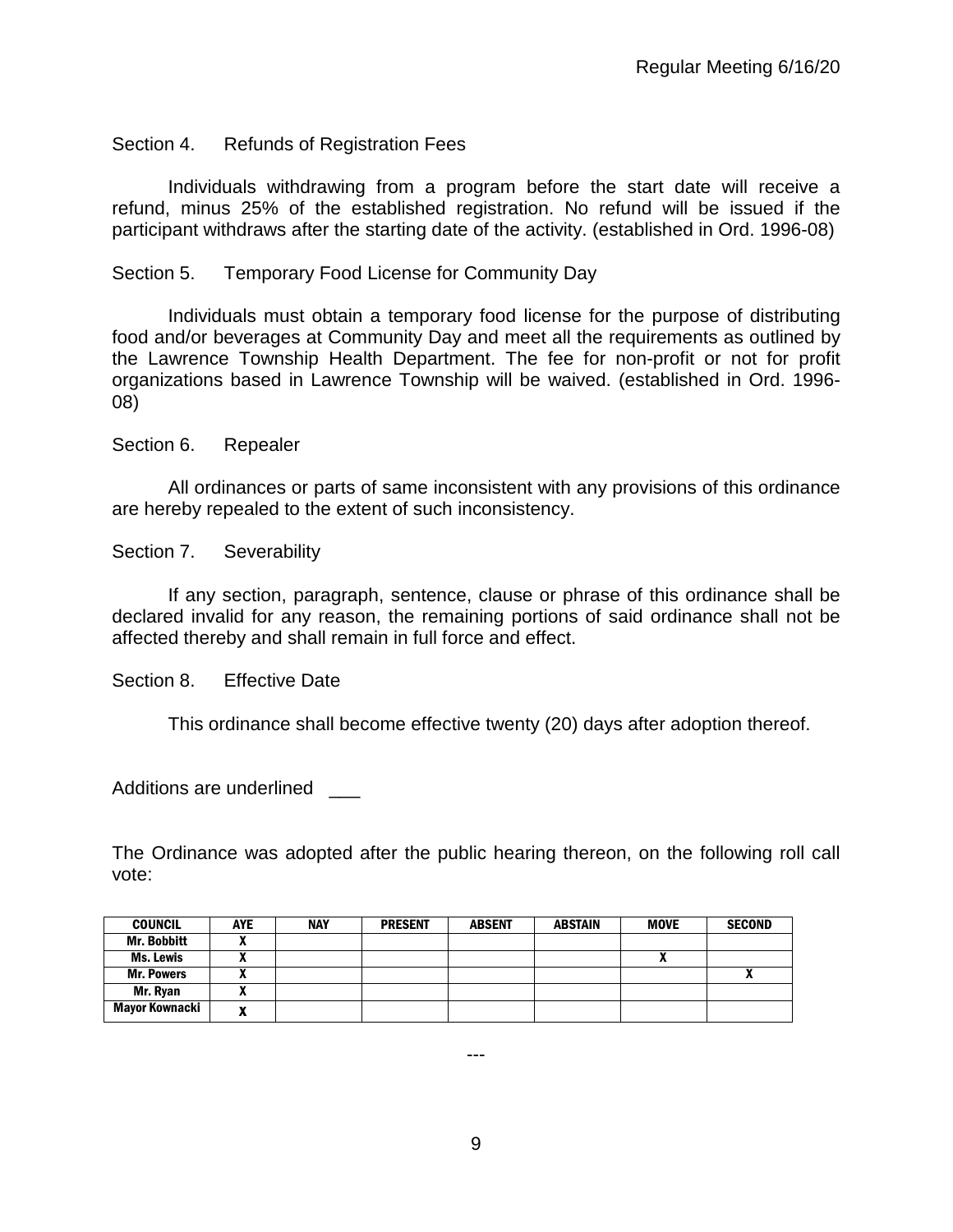# **Manager's Report –**

Mr. Nerwinski submitted invoice listings for the month of June 2020 in the amount of \$2,258,076.26.

Mr. Nerwinski reported that the Attorney General filed a civil lawsuit against the City of Trenton and Trenton Water Works as a final act in response to Trenton Water Works' consistent failure to meet deadlines and work set forth in the Consent Order that they had agreed to abide by. The final decision to file the lawsuit came when the City Council voted no to additional funding that was absolutely required for the utility to meet the requirement under that Consent Order for the improvements of the infrastructure, management, and operations. And, because the City Council has demonstrated that they may not have the best interest of the water users in mind, he thinks the New Jersey Attorney General's action is appropriate and it is his understanding that the towns will be joining in on this action to intercede to make sure that they all have a seat at the table to protect the interest of their particular community, residents and businesses that are customers of Trenton Water Works. In addition, he has provided the information regarding the litigation to Mr. Roskos and as they proceed further they may have to go into closed session to discuss negotiations or items related to the matter; but, for right now, the Attorney General has taken the lead as it is their responsibility and authority to regulate the utility and they have been involved in the matter over the last couple of years to get Trenton Water Works back on track and the utility did make some progress but failed recently to a point where enough was enough.

Mr. Roskos stated he has already started working on the Motion and he thinks Lawrence Township should be in the lawsuit so that they can understand what the State is seeking Trenton Water Works to do and to make sure that the Township's concerns are addressed to the court. Councilman Powers inquired if they were going to coordinate with Ewing Township and Hamilton Township being they all have the same issue and may not need three attorneys at the table. Mr. Nerwinski replied that there is an intention for them to get together to make sure they are not overlapping; but, in all honesty he does not want to give the Township's authority over to another attorney representing another town as they have their own interest and people to protect so he feels they should be at that table since Ewing Township and Hamilton Township have similar but different concerns than Lawrence Township; but, he will defer to the Council. Mayor Kownacki noted when they have their meetings the Mayors are usually in attendance; but, he asked Mr. Nerwinski to attend the meetings and Councilman Bobbitt to stay on board with this matter as he has been dealing with it for the past couple of years and he attends the meetings when possible. Additional dialogue took place relative to the Township monitoring the cost of the litigation and interceding at the meetings to better understand what is going on and to have a say in the decisionmaking process.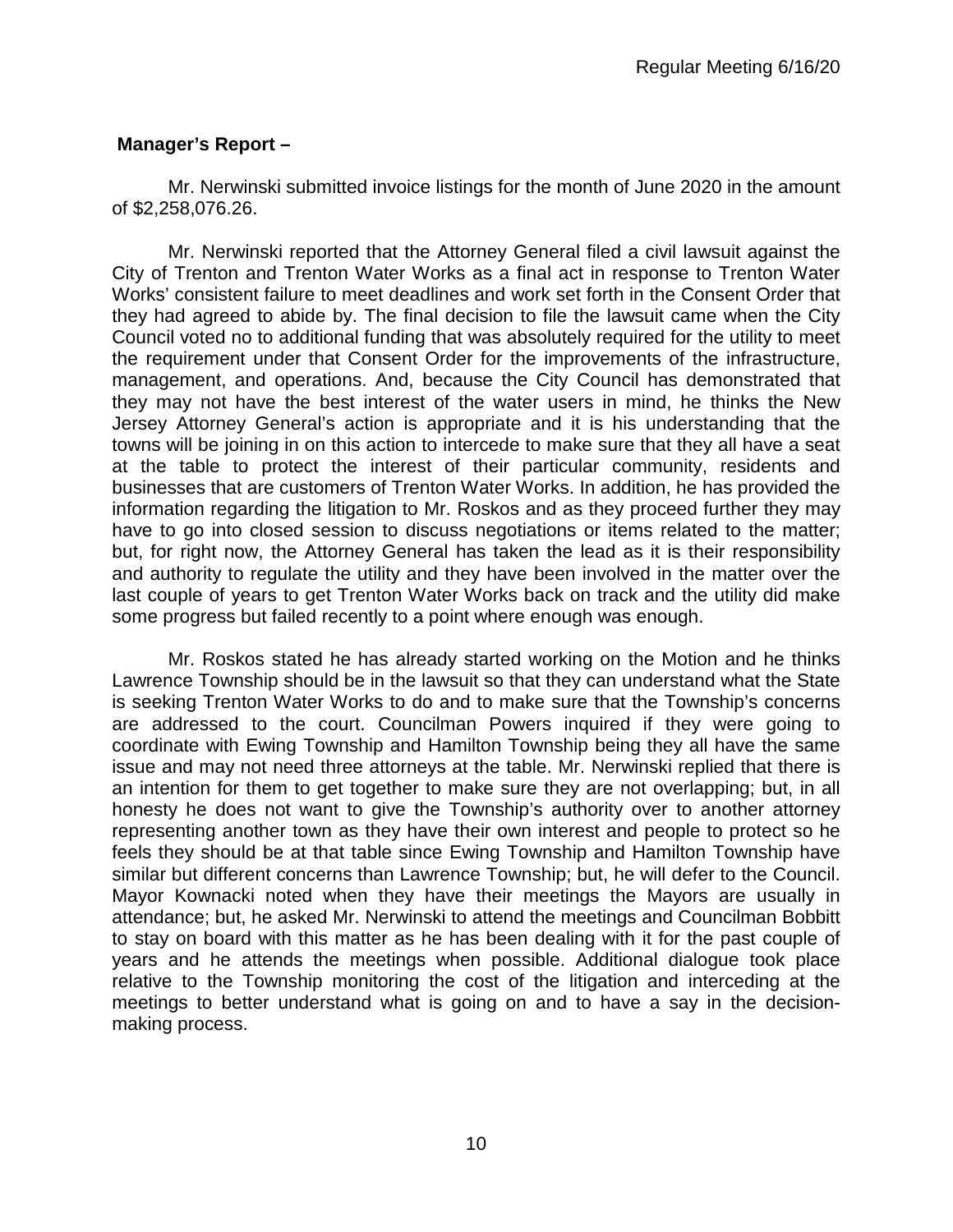Mr. Nerwinski advised that the Township is operating at full staff under the guidelines that were established to protect the health and wellbeing of the employees and municipal buildings will remain closed to the public; however, they have been able to provide all the services that they are supposed to be providing to residents and the businesses and the people that have come to building to work with staff have not expressed any type of frustration at all of not being able to enter the building and he thinks for all concerned this is the best way to go. And, if the virus continues into the colder months they will establish a reception area close to the entrance and the staff will come to the people in an effort to keep the building secure from the virus. Furthermore, the Township has been really fortunate in keeping everybody healthy which he would like to continue as they are delivering the services that people demand and expect, and the only way to do that is by being completely respectful of the virus and recognizing the importance of keeping the employees healthy so that they do not have to quarantine and can continue to provide those essential services to the public. And, he is really comfortable with his thought process of denying access to the building by the public while they still maintain operations.

Mr. Nerwinski advised of his plan that was previously emailed to the Council to open up the restrooms at the parks with proper signage but to have no assigned workers there, as bathroom attendants, to clean every time someone uses it. They plan to post prominent signs stating that the bathrooms are cleaned daily and they are to be used carefully at your own risk. Playground equipment is being controlled by the Governor and will continue to be sealed off until the Governor lifts the ban for use of the equipment.

---

## **Attorney's Report –**

Mr. Roskos reported that he has some comments for closed session on the Mt. Laurel settlement; but he would like to report that the Sheft matter continues to be postponed as they are waiting for the sellers Attorney to resolve issues with the lender and subordinating to the Township easement which he seems to make some progress on then lose whatever foothold he had. In the meantime, Greenacres had asked for them to change some language and give more engineering information which was a side issue they had to deal with. Mr. Roskos conveyed that again today he sent Mr. Goldberg the requirements of the title company and he sent it back to his lender and he is hopeful that they will get it done as the closing is in (2) two weeks and he just surprised as to how long this is taking.

Mr. Roskos further reported that they have received additional interest on the surplus property on Lawrence Square Village Road as they had one buyer interested and now another one surfaced. So he does not know if they should now open this up to the highest and best offer from those who are interested. But, the good news is the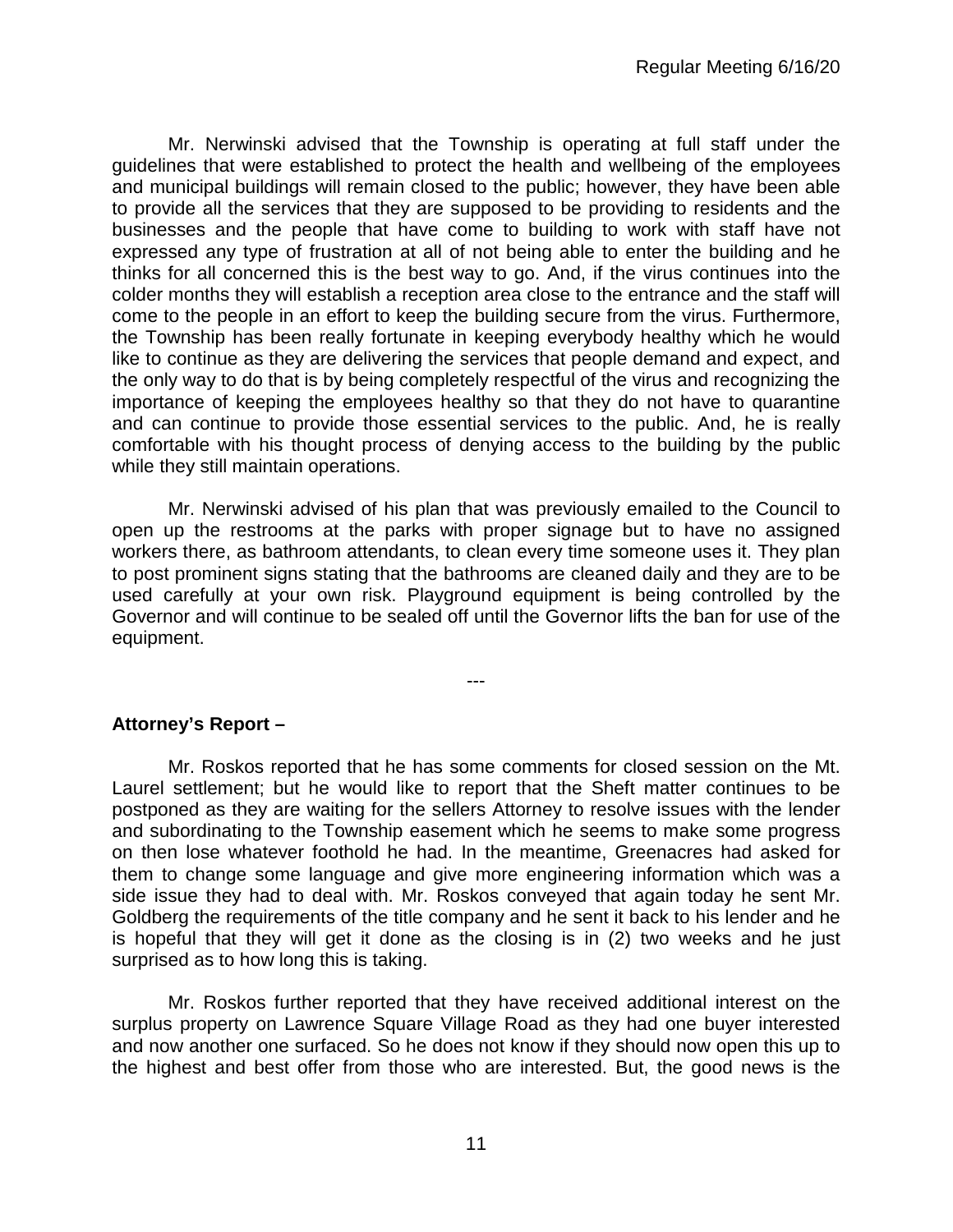Township will no doubt come out near where the Tax Assessor had placed the value which is great.

Councilwoman Lewis inquired about the resident who came before Council stating that the part of the surplus property was part of her property because she had a business there and questioned if she ever came forth with the property map. Mr. Roskos and Municipal Manager advised that the Title work did not show any additional ownership.

---

## **Clerk's Report –**

Ms. Norcia reminded the Council about the retirement parade for Anthony Cermele, longtime Construction Official taking place on June 18<sup>th</sup> at 12:00 Noon and stated it should be a fun time and everybody she has spoken to plans to participate. She also brought to the attention the communication that she put before them regarding the Primary Election from the Mercer County Clerk's Office and asked that they say a prayer for the Election to go smoothly. A general exchange of dialogue took place relative to the upcoming July  $7<sup>th</sup>$  Primary Election as it relates to verification of the polling locations and the Municipal Building districts being moved to the Senior Center, Lawrence Square Village Clubhouse (District 16) needing to be completely sanitized after the election and clarification on the letter that was sent out regarding the Vote-by-Mail process and persons with disabilities being the only voters allowed to vote in the machines at the polling locations.

---

## **Unfinished Business –**

There was no unfinished business.

#### **New Business –**

There was no new business.

---

---

# **Public Participation (3-minute limitation per speaker)** –

There was no public participation.

---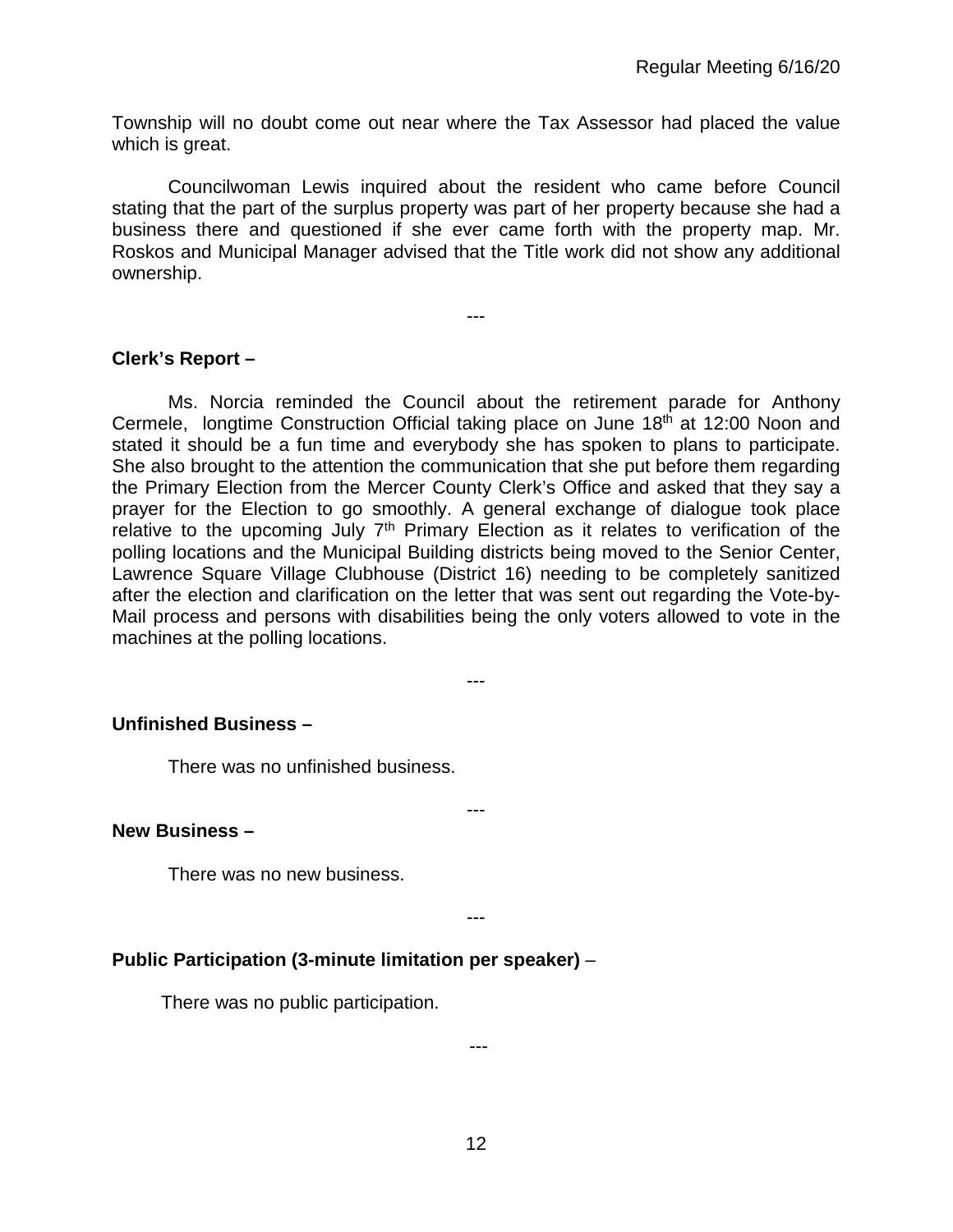## **Resolutions**

Mr. Nerwinski asked that the Resolution for the reappointment of the Tax Assessor be done first. Thereafter, Mr. Nerwinski stated that Mr. Pacera is the consummate professional and an integral part of the team and he relies upon him greatly and the Township is very fortunate to have him do the assessments for Lawrence Township. Councilman Bobbitt playfully wished Mayor Kownacki and Mr. Pacera "good luck" in the next year and teased that he would like the Tax Assessor to be able to go into this function with his eyes fully opened and no running to the Manager's office complain about 'difficulties' (referring to COVID-19). Mr. Pacera thanked Councilman Bobbitt for the warning and Council for the reappointment.

Resolution No. 184-20 (18-H.9) – Authorizing the Reappointment of the Tax Assessor was approved by the following roll call vote:

| <b>COUNCIL</b>     | <b>AYE</b> | <b>NAY</b> | <b>PRESENT</b> | <b>ABSENT</b> | <b>ABSTAIN</b> | <b>MOVE</b> | <b>SECOND</b> |
|--------------------|------------|------------|----------------|---------------|----------------|-------------|---------------|
| <b>Mr. Bobbitt</b> |            |            |                |               |                |             |               |
| <b>Ms. Lewis</b>   |            |            |                |               |                |             |               |
| <b>Mr. Powers</b>  |            |            |                |               |                |             | v             |
| Mr. Ryan           |            |            |                |               |                |             |               |
| Mayor Kownacki     |            |            |                |               |                |             |               |

Cited Resolution is spread in its entirety in the Resolution Books of the Township of Lawrence.

Resolution Nos. 158-20 (18-A.1) through 200-20 (18-H.14) with exception of Resolutions 18-H.9 (Tax Assessor Appointment) was approved by the following roll call vote:

| <b>COUNCIL</b>     | AYE | <b>NAY</b> | <b>PRESENT</b> | <b>ABSENT</b> | <b>ABSTAIN</b> | <b>MOVE</b>  | <b>SECOND</b> |
|--------------------|-----|------------|----------------|---------------|----------------|--------------|---------------|
| <b>Mr. Bobbitt</b> |     |            |                |               |                |              |               |
| <b>Ms. Lewis</b>   |     |            |                |               |                | $\mathbf{v}$ |               |
| <b>Mr. Powers</b>  |     |            |                |               |                |              |               |
| Mr. Ryan           |     |            |                |               |                |              |               |
| Mayor Kownacki     |     |            |                |               |                |              |               |

Cited Resolution is spread in its entirety in the Resolution Books of the Township of Lawrence.

---

## **Council Initiatives/Liaison Reports –**

Councilman Bobbitt inquired as to how the Liaisons should proceed with having their Boards and Committees meetings and asked if they should do virtual meetings or meet at Town Hall.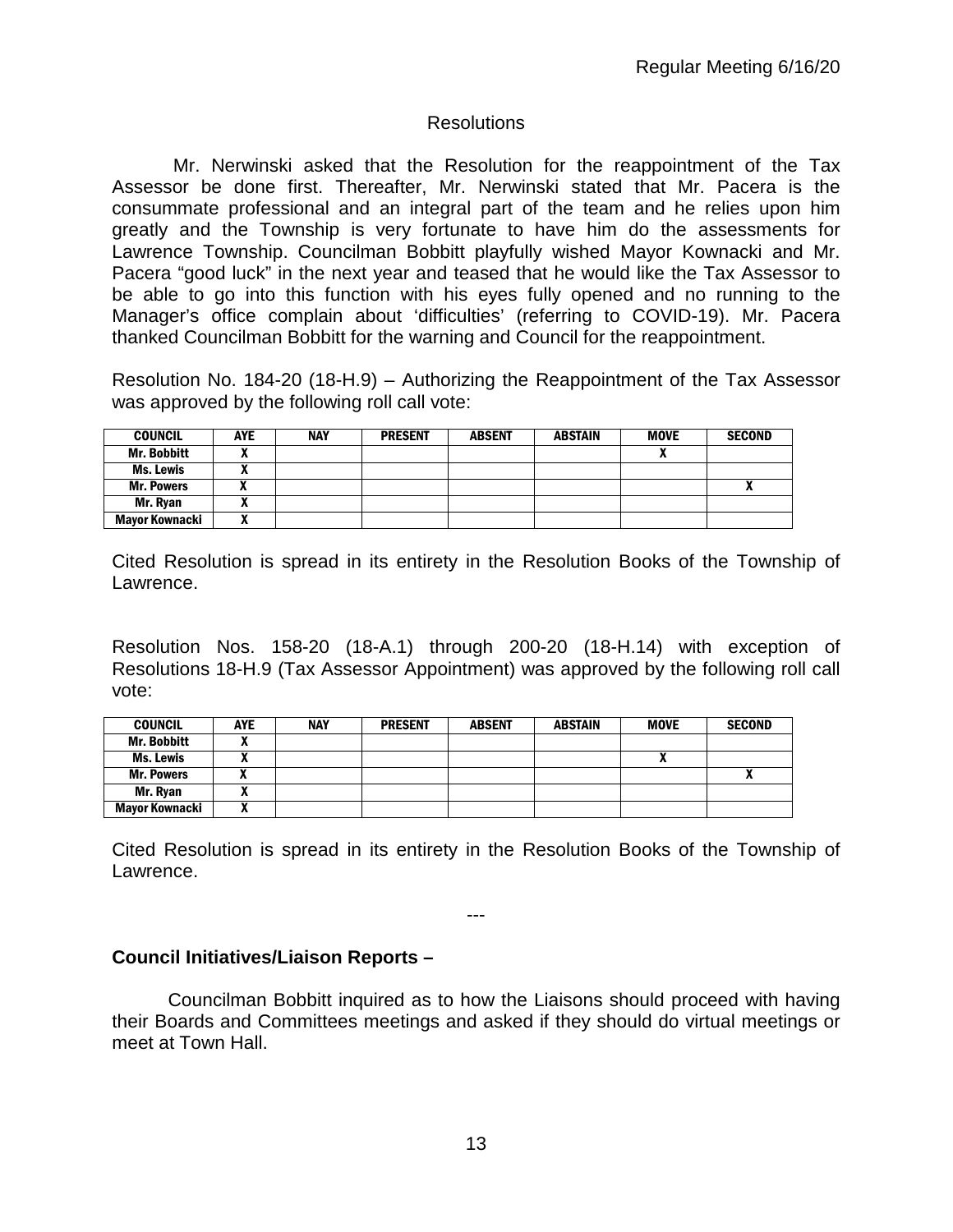Mr. Nerwinski proposed virtual meetings at this point being he does not feel meetings should be held at the Municipal Building or Senior Center until they are open to the public and they to have an account for virtual meetings. Members of Council were in agreement. Additional discussion took place relative to the meeting schedules and the Committees advising the Municipal Clerk on how they plan to proceed with their meetings so the meetings can be properly noticed.

Councilwoman Lewis thanked all of Council for quickly gathering at Town Hall earlier this month which was a wonderful way of showing their commitment to the community and indicated they have had several discussions about the coronavirus, rallies and discussions about equity and equality that she thinks will continue; but, another part of the discussion that they have not had as a result of quarantine is about June which is Pride Month and she thinks it is very important that the Supreme Court noted yesterday that equity in civil rights is enshrined in the Constitution for all regardless of sexual orientation. And, since they will not be meeting again in June she wanted to mention this so that the residents know that the Council continues to support them and they will find ways for opportunities in the future to mark the month as they started to do in the last year.

Councilman Powers stated kudos to the young people that organized the Protest event at the Lawrence High School that did not fall on deaf ears in terms of the Council and in their meetings with Chief Caloiaro.

---

## **Written Communications –**

There was no written communications.

There being no further business to come before this Council, the meeting adjourned at Council went into Closed Session.

---

6:36 p.m.

Respectfully submitted by,

 \_\_\_\_\_\_\_\_\_\_\_\_\_\_\_\_\_\_\_\_\_\_\_\_\_\_\_\_\_\_\_\_\_ Kathleen S. Norcia, Municipal Clerk

Attest:

James S. Kownacki, Mayor

\_\_\_\_\_\_\_\_\_\_\_\_\_\_\_\_\_\_\_\_\_\_\_\_\_\_\_\_